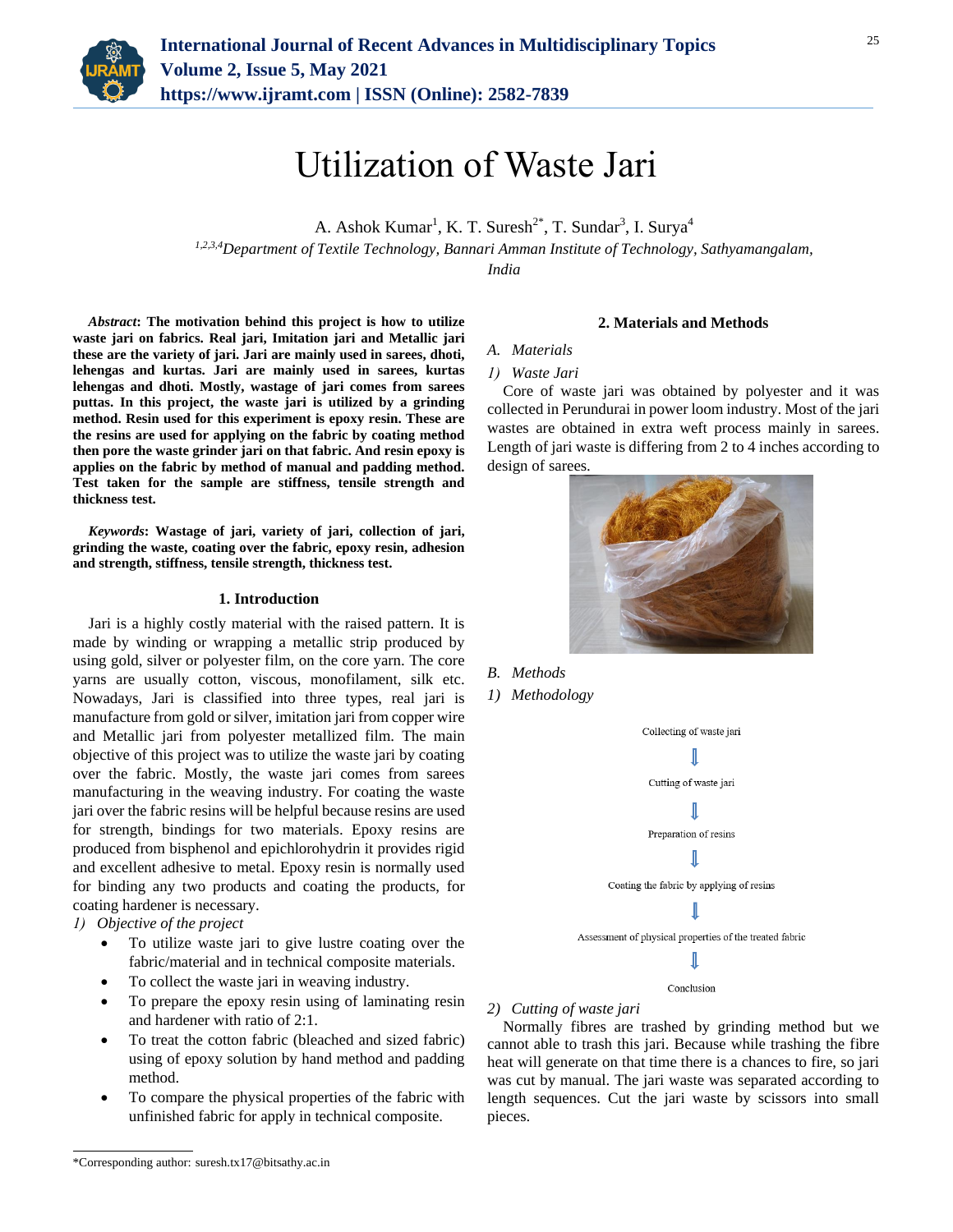## *3) Preparation of resins*

# *C. Epoxy resin*

Epoxy resin is normally used for binding any two products and coating the products. For that coating we wants add a hardener of the ratio 2:1 (epoxy resin: hardener). Stirrer the solution for 3-5 minutes its changes to peal white colour, at the time stop to stirrer it.



Fig. 2. Epoxy laminating resin and hardener

*1) Coating over the fabric: Using of Epoxy resin* 

# *2) By manual method*

Coat an epoxy solution on the fabric by using of stirrer and pore the waste jari on the fabric, kept it for 15 minutes in room temperature. Jari was tightly coated on the fabric.



Fig. 3. Epoxy resin sample by hand method

# *3) By padding method*

Padding a bleached and sized fabric with epoxy resin, after padding pore the waste jari on both the sample. Once again pad those samples, and kept it for 1 hour in room temperature.



Fig. 4. Epoxy resin sample by padding method of sized fabric



Fig. 5. Epoxy resin sample by padding method of bleached fabric

# *4) Stiffness Test*

Stiffness is the quality of the fabric being firm and difficult to bend or move. To determine the stiffness of the fabric cantilever principle is used. A form of the cantilever stiffness test can be carried out to measure the stiffness of the fabric. The stiffness tester consists of a polished smooth metallic surface. Index lines are engraved on these side pieces inclined at an angle of 41.5o below the plane of the platform surface. The test fabric is cut to a particular dimension of 200 mm length and 25 mm width. Use the template for cutting the fabric. Then the fabric along with the template is kept over the smooth metallic surface. Both the template and the fabric are pushed slowly. The fabric strip will start to drop over the edge of the platform due to its own weight. Continue the movement till the fabric viewed in the mirror cuts both index lines. Note the reading in the template against the zero-line engraved on the side of the platform.



Fig. 6. Stiffness tester

## *5) Fabric Tensile strength Test*

Tensile strength tester is done to know about the fabric strength and the elongation of the fabric specimen. Strips of the fabric of standard dimensions of 150 mm x 50 mm are cut or you can use the template which will be available at testing labs. The test samples are fixed between the two clamps and are made to elongate at a constant rate. This is made possible with the bottom clamp that moves downwards as the screw rod rotates at constant revolutions per minute. As the extension of the test sample continues, the tension in the sample reaches a maximum and then breaks. The tension developed in the sample equally traverses to the upper clamp and thus deflects the load cell attached to it. This deflection alters the resistance offered by the strain gauge and as a result alters the voltage proportionally which is quantified as the breaking force.



Fig. 7. Tensile strength tester

# *6) Thickness test*

The thickness of the fabric is measured by the thickness tester which consist if an anvil and a pressure foot. The standard for this test is ASTM D572 1997. The fabric is placed between the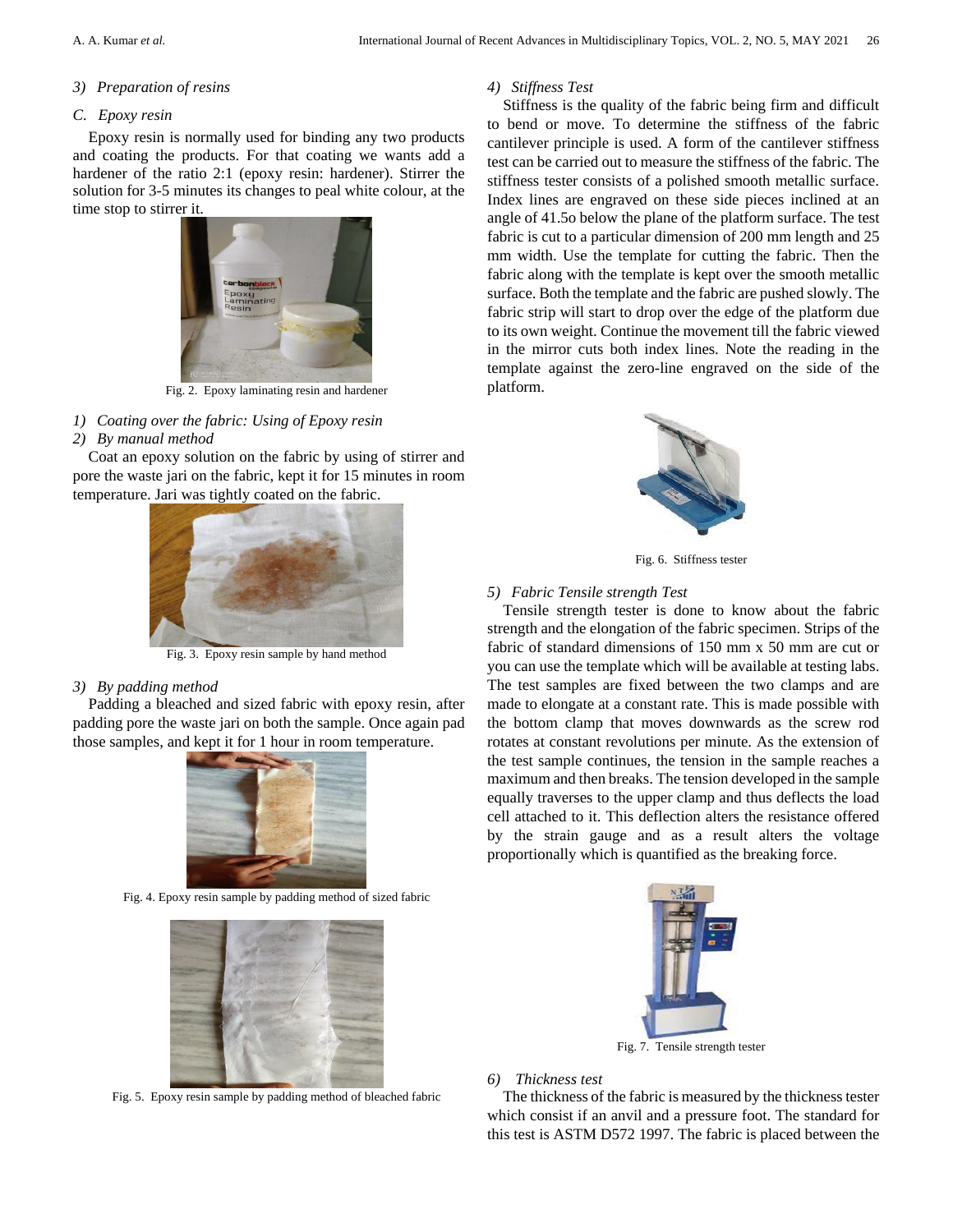pressure foot and the anvil at different 23 places of the fabric and the reading is notes. The average of these readings gives the thickness of the fabric.



Fig. 8. Thickness gauge

### *7) Light fastness*

The resistance of dyed or printed materials to fading or colour changing due to exposure sunlight. The standard for this test is ASTM D4303. This experiment of the specimen was kept it for 4 hours continuously.



Fig. 9. Light fastness tester

## **3. Result and Discussion**

#### *1) Assessment of stiffness*

The stiffness of the fabric sample before and after treating with an epoxy resin was tested based on the standard ASTM D1388-18. The fabric results are given below.

| Assessment of stiffness |                                 |                                             |                                                                          |                                                                       |  |  |  |
|-------------------------|---------------------------------|---------------------------------------------|--------------------------------------------------------------------------|-----------------------------------------------------------------------|--|--|--|
| S.no                    | <b>Untreated</b><br>Fabric (cm) | Hand<br>method<br>treated<br>fabric<br>(cm) | <b>Bleached</b><br>fabric by<br>padding<br>method treated<br>fabric (cm) | <b>Sized fabric</b><br>by padding<br>method<br>treated fabric<br>(cm) |  |  |  |
|                         | 2.6                             | 3.5                                         | 3.1                                                                      | 3.3                                                                   |  |  |  |
| $\mathcal{D}$           | 2.7                             | 3.4                                         | 3.2                                                                      | 3.2                                                                   |  |  |  |
| $\mathbf{3}$            | 2.5                             | 3.6                                         | 3.0                                                                      | 3.3                                                                   |  |  |  |
| 4                       | 2.6                             | 3.5                                         | 3.3                                                                      | 3.4                                                                   |  |  |  |
| 5                       | 2.5                             | 3.6                                         | 3.1                                                                      | 3.3                                                                   |  |  |  |
| Mean                    | 2.58                            | 3.52                                        | 3.14                                                                     | 3.3                                                                   |  |  |  |

Table 1

The test results show that there is change in the stiffness of the fabric before and after epoxy finish. This indicates that the epoxy finishing was influence the stiffness of the fabric.

## *2) Assessment of tensile strength*

The tensile strength of the sample fabric before and after treating with the epoxy resin was tested based on the standard ASTM D638. The fabric test results are given below. The test

results show that the tensile strength of the fabric there is small changes in the epoxy samples. This indicates that the epoxy finishing was influence the tensile strength of the fabric.

| Table 2                        |                                  |                           |                                                        |                                      |  |  |  |  |
|--------------------------------|----------------------------------|---------------------------|--------------------------------------------------------|--------------------------------------|--|--|--|--|
| Assessment of tensile strength |                                  |                           |                                                        |                                      |  |  |  |  |
| S.no                           | <b>Untreated</b><br>Fabric (kgf) | Hand<br>method<br>treated | <b>Bleached fabric</b><br>by padding<br>method treated | <b>Sized</b><br>fabric by<br>padding |  |  |  |  |
|                                |                                  | fabric (kgf)              | fabric (kgf)                                           | method<br>treated                    |  |  |  |  |
|                                |                                  |                           |                                                        | fabric (kgf)                         |  |  |  |  |
|                                | 16.56                            | 17.66                     | 17.33                                                  | 17.50                                |  |  |  |  |
| $\overline{c}$                 | 16.30                            | 17.15                     | 17.20                                                  | 17.35                                |  |  |  |  |
| 3                              | 16.45                            | 17.20                     | 17.23                                                  | 17.21                                |  |  |  |  |
| 4                              | 15.80                            | 16.80                     | 16.75                                                  | 16.77                                |  |  |  |  |
| $\overline{5}$                 | 14.98                            | 16.25                     | 16.20                                                  | 16.30                                |  |  |  |  |
| Mean                           | 16.018                           | 17.012                    | 16.942                                                 | 17.026                               |  |  |  |  |

#### *3) Assessment of thickness*

The thickness of the sample fabric before and after treating with epoxy resin was tested based on the standard ASTM D572- 1997. The fabric test result was given below.

| Assessment of thickness |                                           |                                     |                                                           |                                                               |  |  |  |
|-------------------------|-------------------------------------------|-------------------------------------|-----------------------------------------------------------|---------------------------------------------------------------|--|--|--|
| S.no                    | <b>Untreated</b><br><b>Fabric</b><br>(mm) | Hand<br>method<br>treated<br>fabric | <b>Bleached</b><br>fabric by<br>padding<br>method treated | <b>Sized fabric</b><br>by padding<br>method<br>treated fabric |  |  |  |
|                         |                                           | (mm)                                | fabric (mm)                                               | (mm)                                                          |  |  |  |
|                         | 0.28                                      | 0.33                                | 0.29                                                      | 0.29                                                          |  |  |  |
| $\overline{c}$          | 0.26                                      | 0.32                                | 0.27                                                      | 0.27                                                          |  |  |  |
| $\mathcal{R}$           | 0.27                                      | 0.34                                | 0.28                                                      | 0.28                                                          |  |  |  |
| $\overline{4}$          | 0.28                                      | 0.33                                | 0.29                                                      | 0.28                                                          |  |  |  |
| $\overline{5}$          | 0.29                                      | 0.33                                | 0.30                                                      | 0.30                                                          |  |  |  |
| Mean                    | 0.276                                     | 0.33                                | 0.286                                                     | 0.284                                                         |  |  |  |

Table 3

## *4) Assessment of thickness*

The light fastness of the sample fabric before and after treating with light fastness was test based on the standard ASTM D4303. Comparing of two samples before treating sample fading lightly but after treating of epoxy sample was not fade.

#### **4. Conclusion**

In this study, the epoxy resin was treated on the fabric by waste jari for decorative purpose and technical composites. An epoxy resin was selected for high adhesive and best coated product. In those selected resin, epoxy resin only suitable for our product. The treated fabrics are assessment with some physical properties and the results are discussed. We use this product in technical textile composites.

#### **References**

- [1] Schmidt, S.; Mahrholz, T.; Kühn, A.; Wierach, P. "Powder binders used for the manufacturing of wind turbine rotor blades. Part 1. Characterization of resin-binder interaction and preform properties", Polym.Compos. 2018, 39, 708–717
- [2] Abu-Hamdeh, N. H.; Almitani, K. H. "Construction and numerical analysis of a collapsible vertical axis wind turbine", Energy Convers. Manag. 2017, 151, 400–413.
- [3] Park, H. "Design and manufacturing of composite tower structure for wind turbine equipment", IOP Conf. Ser: Mater. Sci. Eng. 2018, 307, 012065.